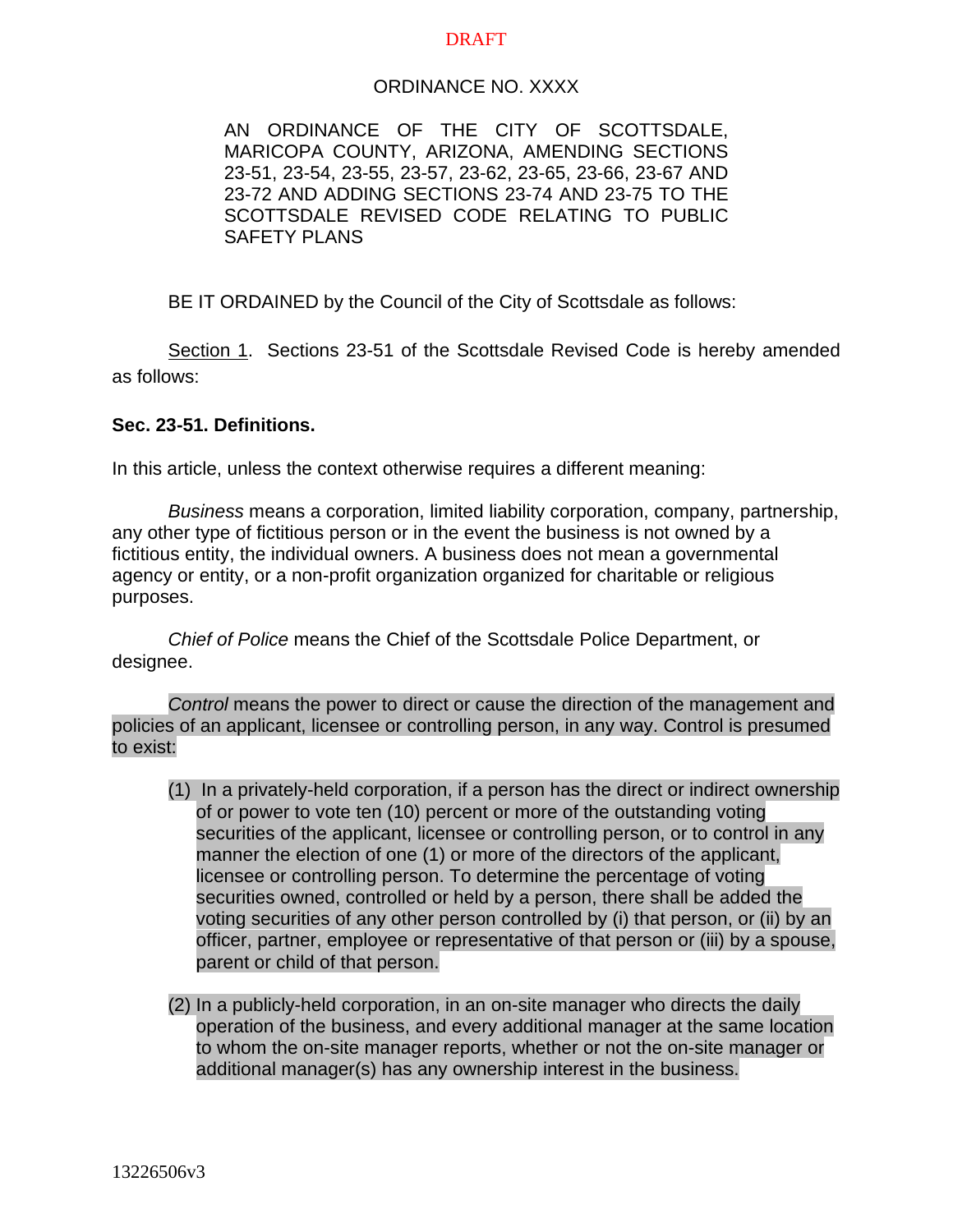- (3) In a partnership, if the general partner or a limited partner holds ten (10) percent or more of the voting rights of the partnership.
- (4) In a limited liability company, if a member holds ten (10) percent or more of the voting rights of the company.
- (5) If a creditor of the business or controlling person holds a beneficial interest in ten (10) percent or more of the liabilities of the applicant, licensee or controlling person.
- (6) In an on-site manager of a business who directs the daily operation of the business , whether or not the on-site manager has any ownership interest in the business.

## *Controlling Person* means a person directly or indirectly possessing control of a business.

*Fire Chief* means the Chief of the Scottsdale Fire Department, or designee.

*Disc* jockey or DJ means a person who actively plays, mixes or arranges sounds or music by using turntable(s), computer(s), and/or other electronic device(s) and may emcee or otherwise perform for patrons within a business, whether or not that person interacts with patrons within a business. Disc jockey does not include karaoke.

*Live entertainment* means live entertainment as defined in Section 3.100 of Appendix B of this code.

*Peak hours* means those hours listed on an approved public safety plan as being a businesses' peak hours of operation.

*Private event* means an event not open to the general public where either live entertainment or a DJ perform and the event is by invitation only. Invitation only does not include an event where members of the public may purchase tickets in advance or at the door.

*Promoter* means a person who contracts for or arranges with a business, that either requires age verification for admittance or provides a DJ or live entertainment, to provide any activity, and who is responsible for or directly organizes the presentation of the activities or events.

*Public Safety Incident* means an incident where a Scottsdale Police Officer has probable cause to believe a crime has occurred and the crime is classified as a felony under state law consisting of a riot, sexual assault, a brawl or a disturbance, in which bodily injuries are sustained by any person and such injuries would be obvious to a reasonable person, or tumultuous conduct of sufficient intensity as to require the intervention of a peace officer to restore normal order, or an incident in which a weapon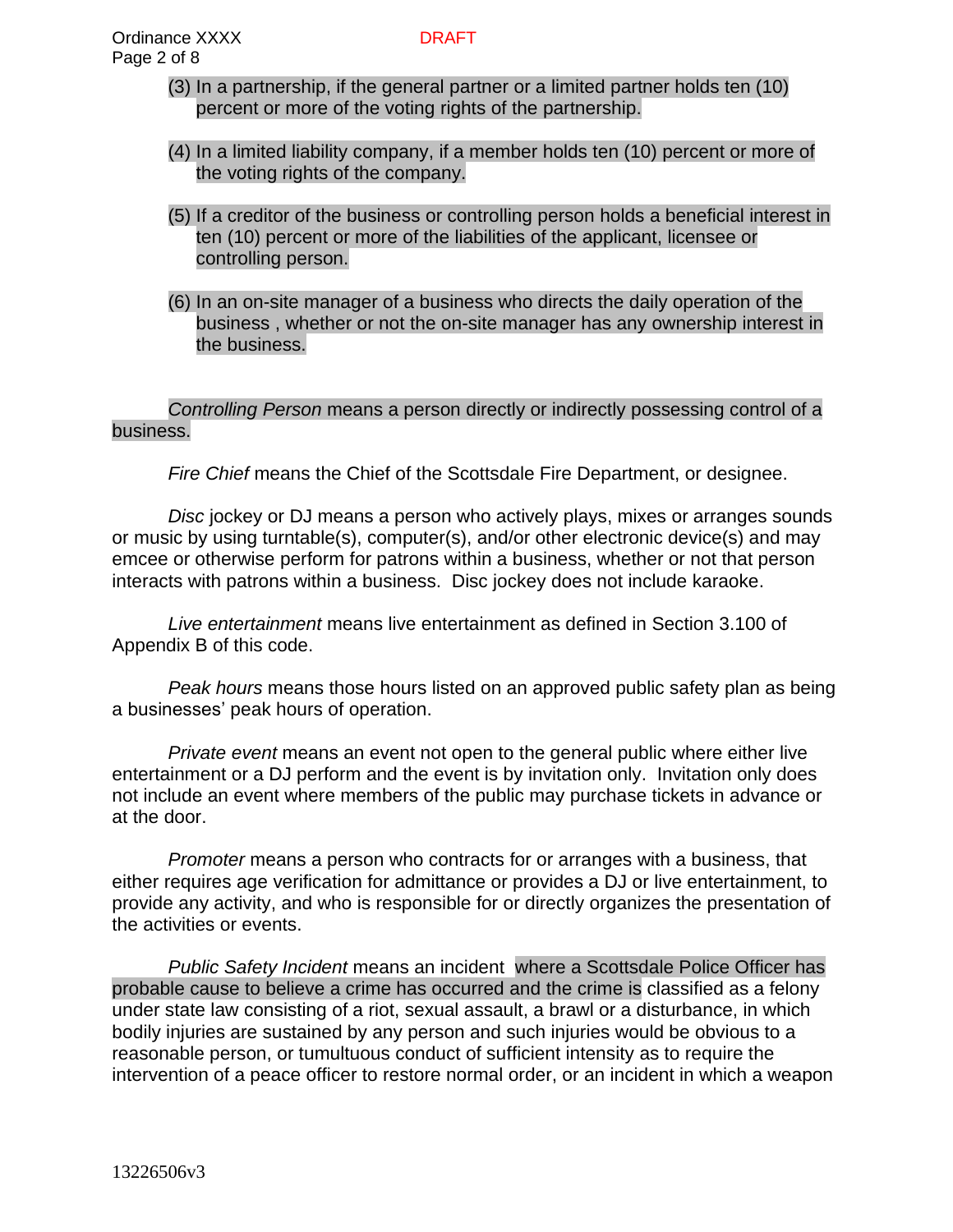is brandished, displayed or used. Public Safety Incident does not include the use of nonlethal devices by a peace officer.

*Security officer* means an employee of a business whose primary responsibilities include the security and safety of the employees, patrons and premises of a business regulated by this article.

*Security personnel* means security officers and management personnel responsible for the day to day activities of security officers.

*Significant bodily injury* means an injury that causes permanent or temporary substantial disfigurement, permanent or temporary substantial loss or impairment of any body organ or part or a fracture of any body part excluding a fractured nose.

Section 2. Sections 23-54 and 23-55 of the Scottsdale Revised Code are hereby amended as follows:

# **Sec. 23-54. Public safety plan required; non-transferable.**

a. It shall be unlawful for any business required by this article to have a public safety plan to operate without a city approved public safety plan.

b. A public safety plan required by this article is in addition to any other approval, license or permit required to engage in business by the city, county, state and federal governments, and shall be nontransferable, either person-to-person or location-tolocation.

c. For the purposes of this section, a business that is required to have a public safety plan is a business to which this article is made applicable pursuant to Section 23-52.

## **Sec. 23-55. Public safety plan submittal.**

Every business requiring a public safety plan shall furnish to, on forms provided and developed by, the Chief of Police the following information:

- a. Plan of operation including a crowd management plan, hours of operation and a listing of peak hours;
- b. Site/building information;
- c. Copy of floor plan and city approved occupancy limit;
- d. Safety conditions;
- e. Patron parking, ingress and egress, vehicular and pedestrian traffic control including line management plan, if applicable;
- f. Listing of management personnel;
- g. Staffing including the number of security and operations personnel;
- h. Contact person and information designating who can receive complaints from the public and/or city on behalf of the business;
- i. Evacuation routes; and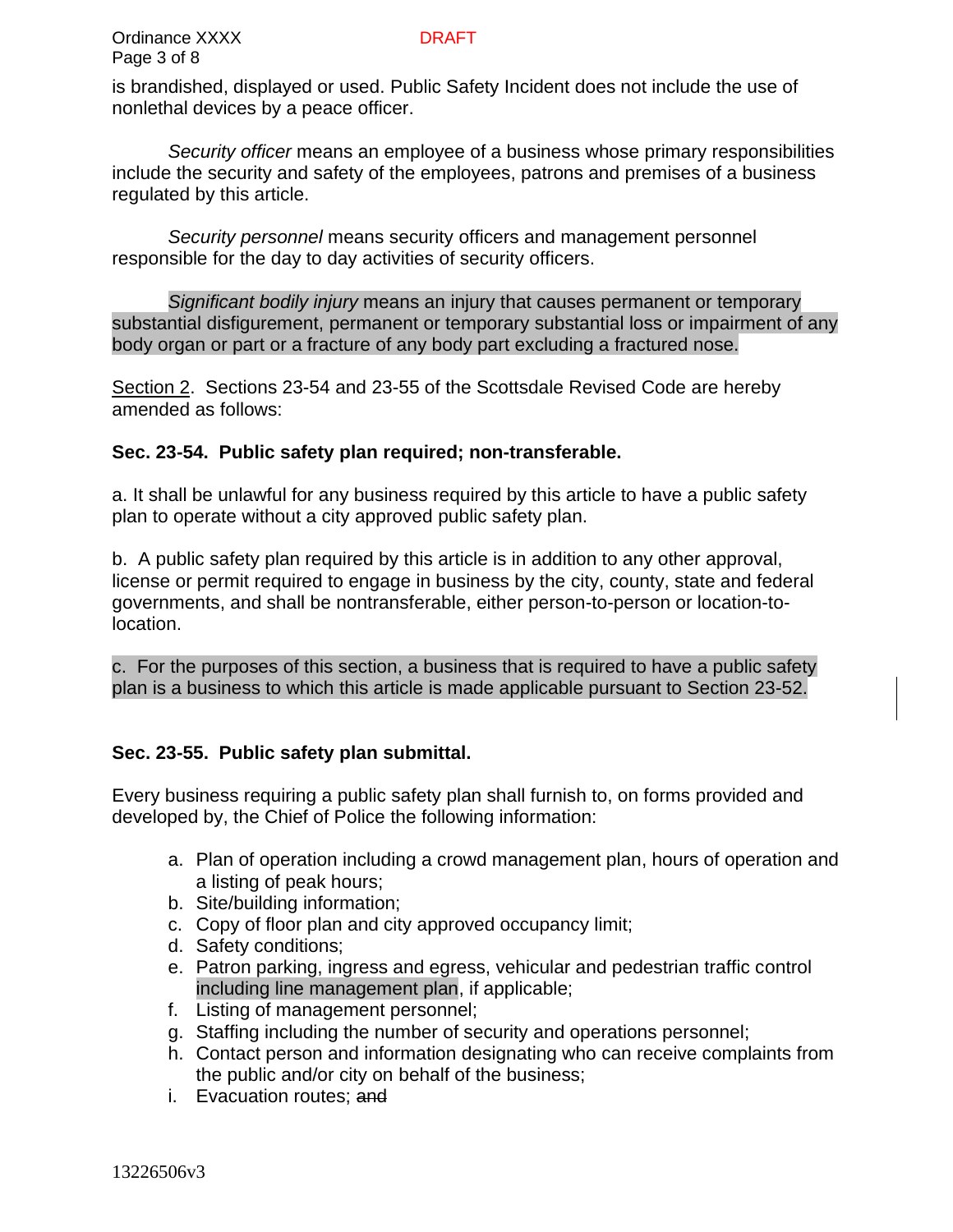- j. Locations of any surveillance equipment to include the physical location where surveillance footage is stored (digitally or otherwise), and the average retention time of such surveillance footage;
- k. A written policy/plan for requiring that employees appear in court after receiving a subpoena to appear when the business or a patron is a victim in a criminal matter; and
- I.  $\frac{1}{2}$ . Any additional criteria required by the Chief of Police.

Section 3. Section 23-57 of the Scottsdale Revised Code is hereby amended as follows:

# **Sec. 23-57. Special requirements.**

No public safety plan shall be approved pursuant to this article that does not contain all of the following requirements:

a. Staffing of at least one (1) security officer per fifty (50) patrons for the first five hundred (500) patrons and at least one (1) additional security officer per seventy five (75) patrons thereafter during peak hours except that:

> 1. For businesses where sixty (60) percent or more of total gross sales are food sales, upon presentation of proof substantiating such sales and upon a finding of good cause taking into account the size, type and safety conditions of the venue, the Chief of Police may authorize such a business to have staffing of at least one (1) security officer per seventy five (75) patrons during peak hours; and

2. For businesses where ninety (90) percent of the occupant load as determined by the Fire Chief is based on fixed seating and upon a finding of good cause taking into account the size, type and safety conditions of the venue, the Chief of Police may authorize such a business to have staffing of at least one (1) security officer per one hundred (100) patrons during peak hours.

- b. That all security personnel attend training provided by the city or an entity designated by the city within thirty (30) days of hire that at a minimum covers, general security training, liquor law compliance, crowd management and fire safety. All security personnel shall attend refresher training provided by the city or an entity designated by the city every two (2) years from the date of their initial training.
- c. That all security personnel review and be familiar with the public safety plan for their employing business.
- d. That a business with two (2) or more public safety incidents within a one (1) week period or three (3) or more public safety incidents within a one (1) month period be required to retain the services of a minimum of two (2) off-duty peace officers to supplement existing security personnel during peak times for a minimum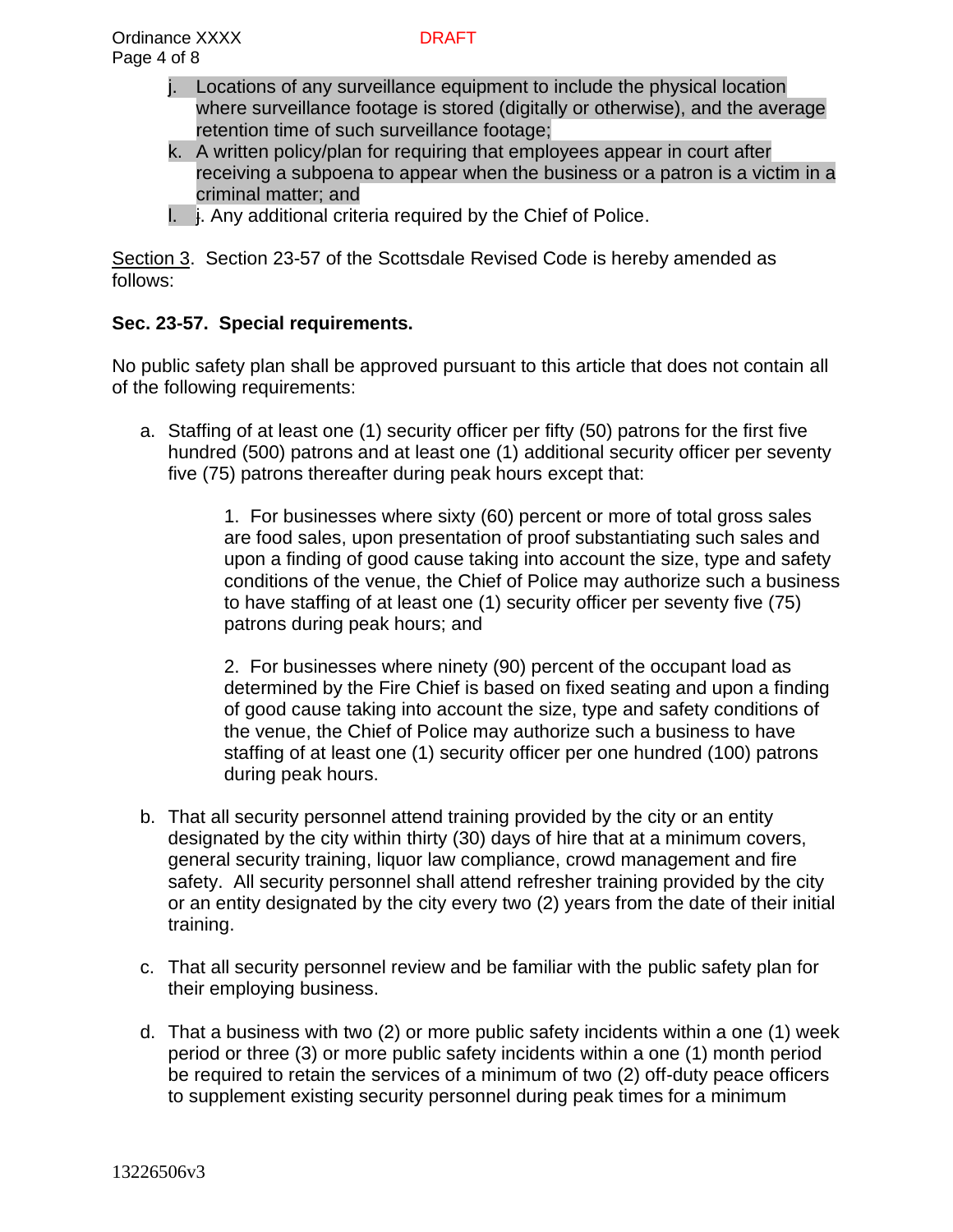period of three (3) months or until at least three (3) consecutive months have gone by without two (2) or more public safety incidents, which ever period is longer. In the alternative based on the size and type of venue, occupancy and nature of the triggering public safety incidents, the Chief of Police may reduce the requirement above for two (2) off-duty peace officers to one (1) off-duty peace officer.

- e. That a business with one (1) or more public safety incidents involving the use or threatened use of a deadly weapon or deadly dangerous instrument or a death or, catastrophic bodily injury or a significant bodily injury be required to retain the services of a minimum of two (2) off-duty peace officers to supplement existing security personnel during peak times for a minimum period of three (3) months or until at least three (3) consecutive months have gone by without any public safety incidents involve the use or threatened use of a deadly weapon or deadly instrument, which ever period is longer. In the alternative based on the size and type of venue, occupancy and nature of the triggering public safety incidents, the Chief of Police may reduce the requirement above for two (2) offduty peace officers to one (1) off-duty peace officer.
- f. That all security personnel wear an appropriately styled shirt or jacket with the word "Security" on both the front and back in three (3) inch lettering that is clearly visible. The Chief of Police may waive this requirement upon good cause, if the business is able to demonstrate to the Chief's satisfaction that this requirement can be met through alternative means such as the wearing of a polo shirt with the name of the business, metal security badges, pins or embroidered patches.

Section 4. Sections 23-62 of the Scottsdale Revised Code is hereby amended as follows:

# **Sec. 23-62. Review and appeals.**

Any person aggrieved by any decision with respect to either the denial of or a refusal to issue a public safety plan, the classification of a public safety plan incident, or the revocation of a public safety plan, shall be entitled to the review and appeal procedures provided in Chapter 16, Article I.

Section 5. Sections 23-65, 23-66 and 23-67 of the Scottsdale Revised Code are hereby amended as follows:

## **Sec. 23-65. Onsite records required; inspections.**

a. Each business required to have an approved public safety plan shall maintain onsite a current copy of the plan, proof that all security personnel have completed the training required by this article and proof that all security personnel have reviewed the public safety plan. These records shall be made available for inspection and review upon the request of the Chief of Police, the City Manager or designee or the Fire Chief whenever occupied.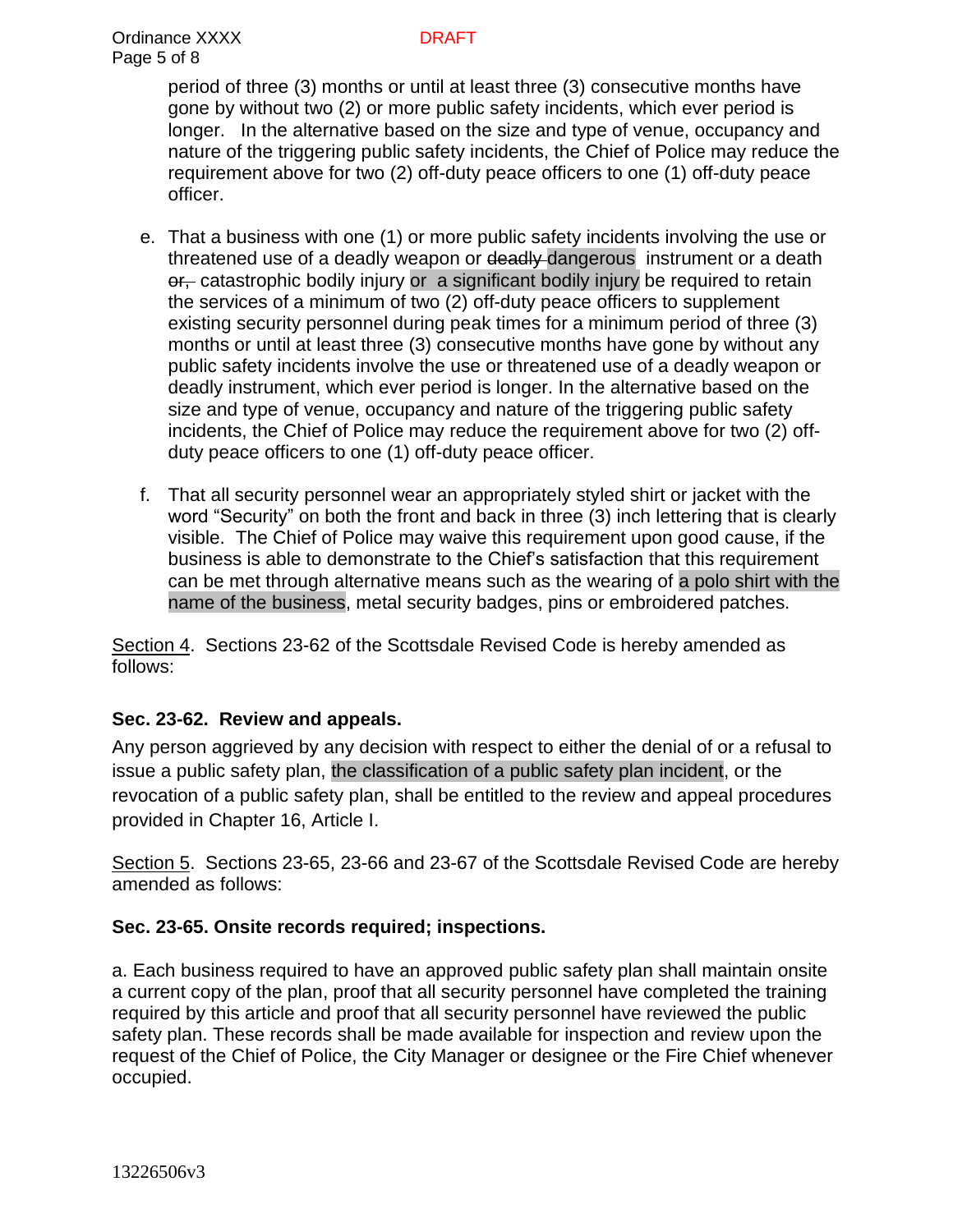b. The premises of a business required to have a security and public safety plan shall be open to inspection to verify compliance with an approved plan whenever occupied by the Chief of Police, the City Manager or designee or the Fire Chief.

c. All security personnel that have completed the training required by this article shall carry proof of such completion upon their person while on duty and present it to any Scottsdale police officer upon demand.

d. It shall be unlawful for any employee or controlling person of a business to fail to comply with the provisions of this section. A violation of this section is a petty offense and shall be punished by a fine of fifty dollars (50) per violation. A second or subsequent violation of this section within one (1) year of a first violation is a class one misdemeanor.

# **Sec. 23-66. Failure to follow public safety plan.**

It shall be unlawful for a business or controlling person to fail to follow the requirements of a city approved public safety plan.

# **Sec. 23-67. Mandatory Reporting.**

a. Any business regulated by this article shall immediately report to the Scottsdale Police Department any act constituting a public safety incident that occurs on its premises located within the City of Scottsdale.

b. A violation of this section by a business or controlling person is a civil offense and shall be punished by a fine of not less than one thousand dollars (\$1,000.00) per violation. A second or subsequent violation of this section within one (1) year of a first violation is a class one misdemeanor and shall be punished, in addition to any other penalties authorized by law, by a fine of not less than two thousand dollars (\$2,000.00) per violation. The court shall not suspend any part of any fine required by this section.

Section 6. Section 23-72 of the Scottsdale Revised Code is hereby amended as follows:

# **Sec. 23-72. - Security officer to patron ratios; supervisory personnel; failure to comply with uniform requirements.**

a. For calculating the ratio of security officers to patrons, supervisory security personnel employed in that capacity full time may be counted as security officers. A business may also include towards its security officer to patron ratio one (1) supervisor or manager not employed as a full time security supervisor, who has undergone the training required by this article and whose duties include supervision of on duty security officers. Personnel who do not comply with the uniform requirements found in Section 23-57(f) may not be counted as part of the required ratio.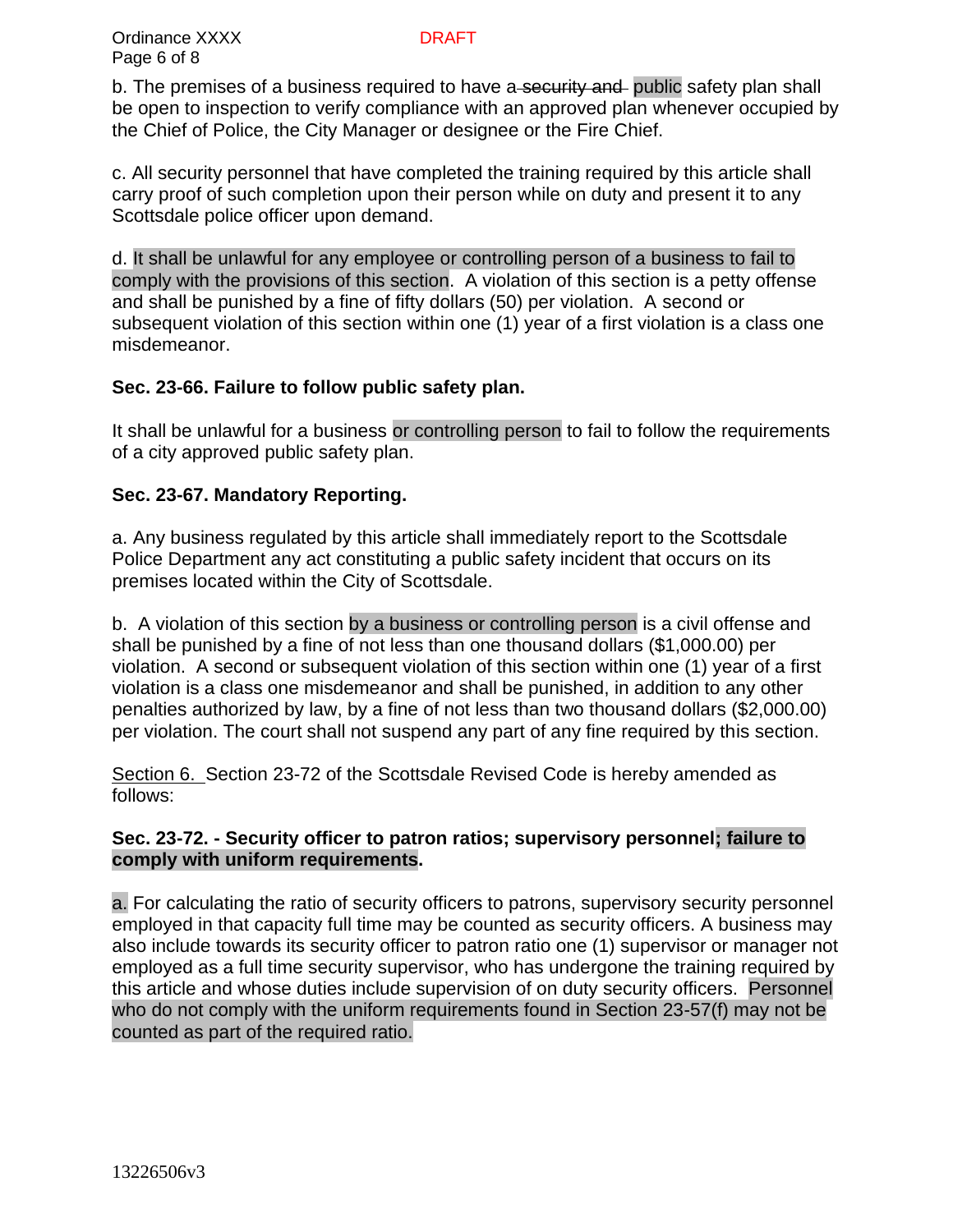b. Except as otherwise authorized by law, a business required to have a public safety plan pursuant to this article shall not allow its personnel to act as security personnel unless first meeting the uniform requirements of Section 23-57(f).

Section 7. Sections 23-74 and 23-75 of the Scottsdale Revised Code is hereby added as follows:

## **Sec. 23-74. Failure to preserve evidence of a potential public safety incident**

a. All businesses required to have a public safety plan pursuant to this article are required to preserve any and all evidence of a public safety incident for one (1) year. This evidence includes but is not limited to all surveillance footage, photos, video captures, audio/video recordings, and/or logbooks. Except as otherwise provided by law, such evidence shall be provided to the Scottsdale Police Department upon request by the Police Department within twenty four (24) hours or if applicable within the time specified in any court order.

b. Any employee or controlling person who intentionally, knowingly or recklessly fails to comply with the provisions of this section is guilty of class one misdemeanor and shall be punished, in addition to any other penalties authorized by law, by a fine of not less than one thousand dollars (\$1,000.00) per violation. The court shall not suspend any part of any fine required by this section.

# **Sec. 23-75. Line Management.**

a. It shall be unlawful for any business required to have a public safety plan pursuant to this article or its employees to do any of the following involving a line of patrons queuing for entry into the business:

- 1. fail to maintain orderly lines of patrons;
- 2. allow a line of patrons to obstruct traffic or pedestrians;
- 3. fail to have security personnel present and engaging in routine line checks once a line has more than fifty (50) people in line; or
- 4. fail to remove and/or trespass disorderly patrons when authorized by state law to do so.

PASSED AND ADOPTED by the City Council of the City of Scottsdale this day of \_\_\_\_\_\_\_\_\_\_, 2021.

ATTEST: CITY OF SCOTTSDALE, an Arizona municipal corporation